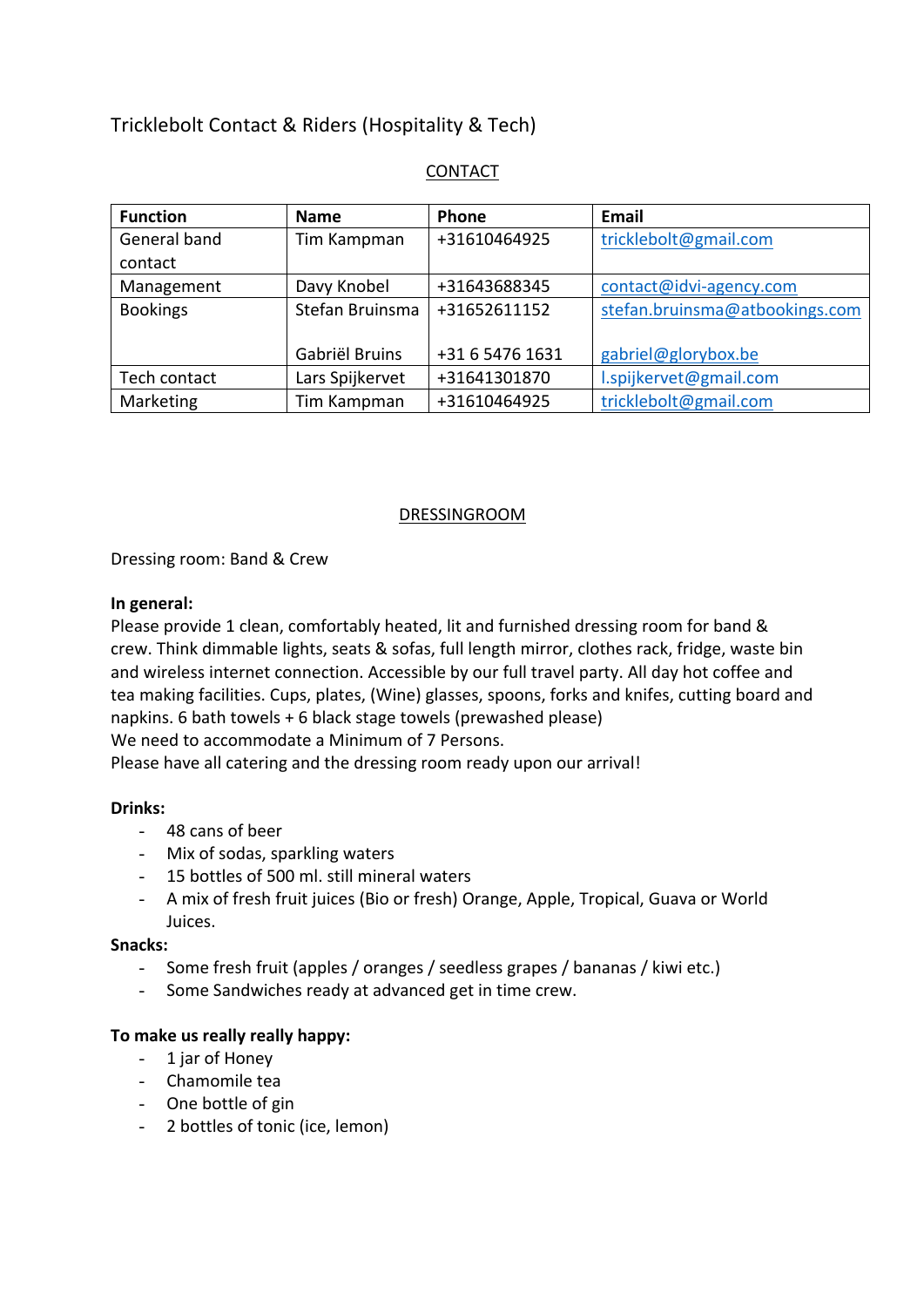# DINNER

Venue/promotor agrees to provide breakfast and/or healthy lunch (If applicable) and a (three course) dinner for the entire travel party.

Preferred in a backstage green room and/or an already booked close by restaurant. For your info: we don't have a problem eating with local crew, support band(s) at all.

# **Food restrictions:**

2x vegetarian 0 allergies

In case of a buy-out: € 20,00 per person or the equivalent in local currency.

# PARKING

Please have parking for our Backline Van close to your load out zone. Please check in advance with how many cars we are travelling. Parking space should be pointed out upfront. We would love to receive your parking plan and route to the venue.

#### PERFORMANCE & SOUNDCHECK

Artist has 100% control over content of performance. No portion of the performance shall be recorded or broadcast by any means without written authorization of the artists management. Please provide a minimum of 45 minutes for setup and soundcheck.

#### **Press & Accreditation**

Please forward all press and Photo pass requests to: tricklebolt@gmail.com

#### **Merchandise**

To sell our merchandise we need 1 table (+/- 2m) that is outside the reach of visitors. For different shirts / items we need 6 hangers and the ability to hang them somewhere behind or next to the table.

A roll of duct tape / Gaffer tape is always very much appreciated.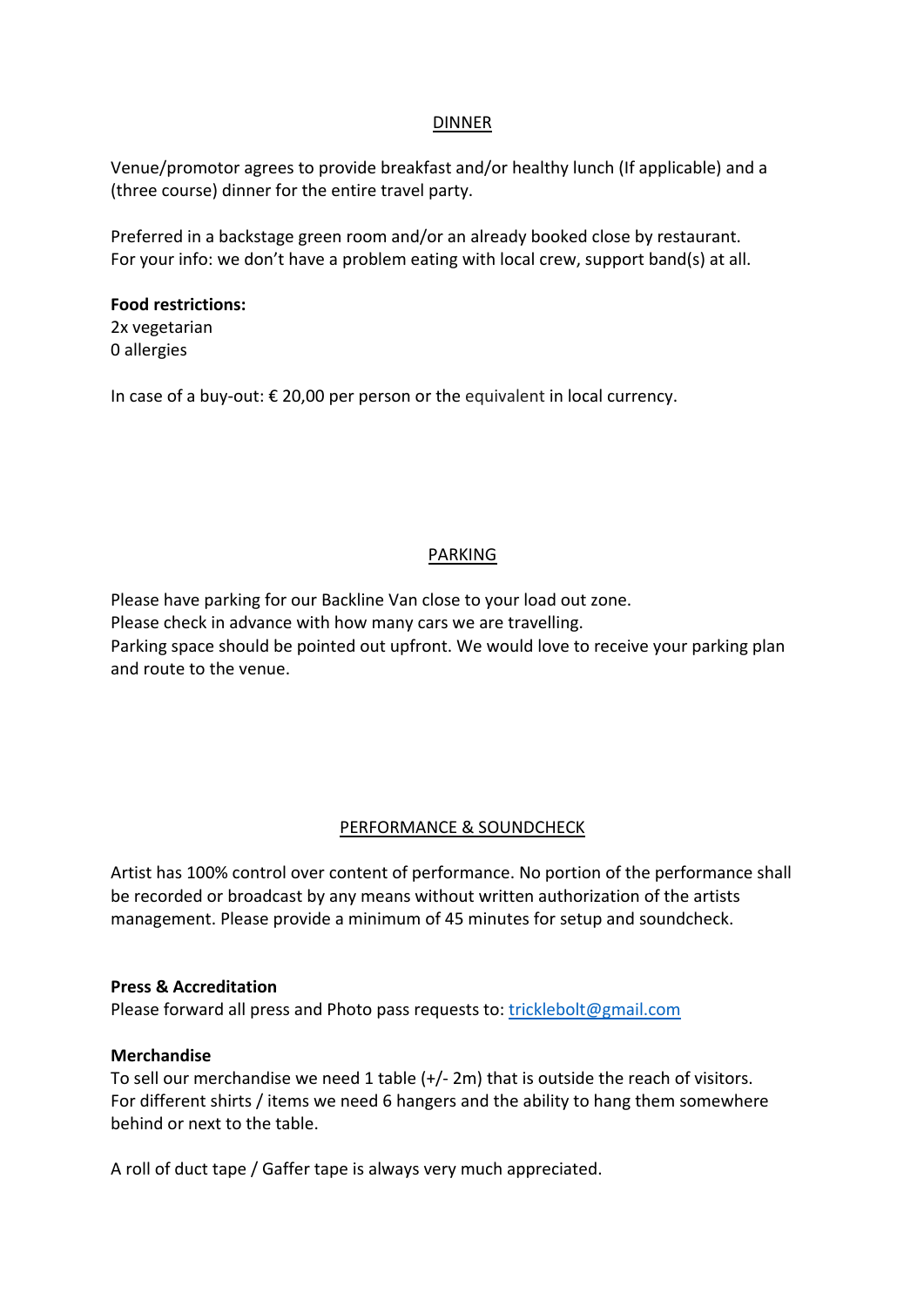# TECHNICAL RIDER

**Backline:**

We will carry all necessary backline.

#### **PA Requirements**:

An A-Class sound reinforcement is required. Size should be suitable for the venue and provide an 100% coverage of all frequencies equally all over the venue. Preferred systems are L'Acoustic, D&B, Adamson, Meyer.

System should be capable of producing an undistorted sound pressure od 103 dBA / 120 dBC average.

System must have enough headroom.

No limiters shall be placed in the signal path!

The systems control processor must be accessible for the FOH engineer at FOH position. PA must be approved by our technical contact in advance!

#### STAGE

Preferred usable stage size: 8 mtr wide, 5 mtr deep and a minimum height of 1 mtr

**Light:** PLEASE PROVIDE ONE DUTCH OR ENGLISH-SPEAKING LIGHT OPERATOR.

What we like: - Seventies - Psychedelic - Smoke - Strobes It doesn't need to be all 70's but for inspiration, check: https://www.youtube.com/watch?v=xTGc94L54yQ&t=265s

#### **Risers:**

Please provide the following risers: 1 x Drum riser 3m x 2m x 0.4m 1 x Keys riser 3m x2m x 0.4m (At Festivals we prefer Rolling Risers)

#### **Monitoring:**

5x regular, 1x In ear. Please do not hesitate to question and/or comment the content of this rider if something is not clear.